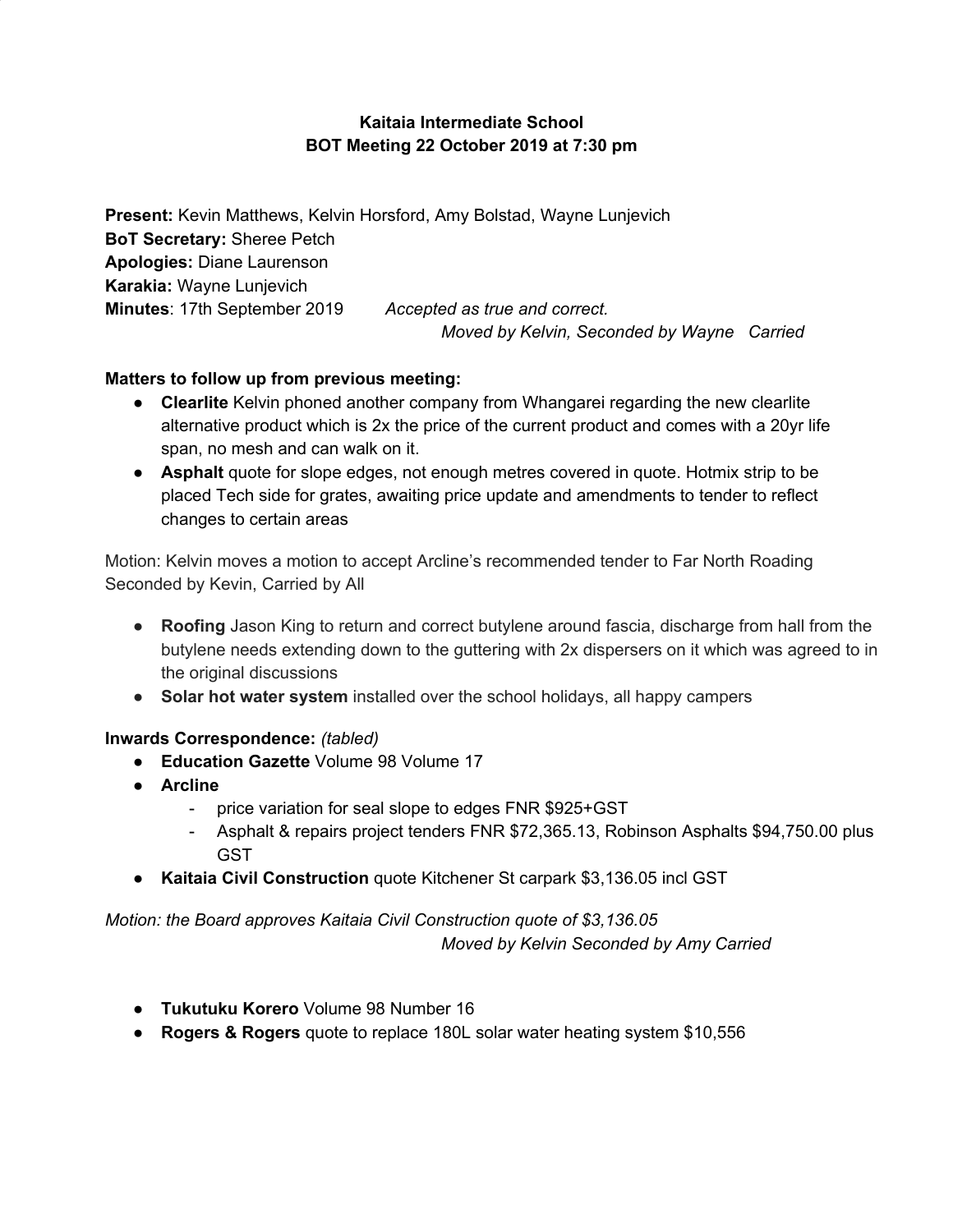Motion: E-mail 26th Sept motion from Diane to accept Rogers & Rogers quote of \$10,556.00 incl of GST for the replacement of the 180L solar hot water unit Seconded by Kevin, Carried by All

- **● Activ Security** camera replacement quote from theft \$910.00 excl GST
- **STAnews** Issue: 296
- **Avail** Update from Kate specialist reports to be completed end of October with an ILE meeting set late November
- **● Colourplus** prepare & repaint Tech block \$22,687.20 incl GST
- **● Oxford Sports Trust** Rm7&8 camp transport was successful \$2,000.00
- **● Onsite Access** Quote for Tech block repaint, an addition to COlourplus quote to provide scaffolding across front with wide platform and roof edge, an addition of \$2,450.00. Total repaint cost of \$25,137.20

*Motion: the Board approves John Buck Colourplus Ltd Tech re-paint job a total of \$25,137.20 Moved by Kelvin Seconded by Kevin Carried*

- **● BoT** prior leave request for November meeting *The Board accepts leave request*
- **MOE** Donations scheme opt-in confirmation

#### **Outwards Correspondence:**

- **● Oxford Sports Trust**
	- accountability reports sent Rm7&8 camp accom \$11,040
	- Application for Rm7&8 camp transport \$2,000
	- Accountability documentation sent to Katrina Ponsonby to close
- **● Four Winds** 90x Chromebooks accountability report closed 16th Oct
- **● Commuter Tours** letter of support for their services they provide

*Motion: Inwards correspondence accepted, outwards approved*

*Moved by Kevin Seconded by Amy Carried*

### **Financial Report:**

As at 30 September 2019 we have spent 75% of what was budgeted for the year You have used 69% of your Salaries Budget for the year to date This compares with 75% of the calendar year gone

Actual available funds as at 30 September \$384,606 Budgeted Available funds as at 30 September \$323,417

### *NB: items of significance*

**Income**

- **● 0143** Staff banking year end wash-up *YTD \$0, Budgeted \$1,000*
- **● 0153** GSE-IRF *YTD \$0, Budgeted \$7,000*
- **● 0160** Misc Grants Assistive technology YTD \$479, Budgeted \$20,000
- **● 0223** Fundraising Magazine YTD \$0, Budgeted \$800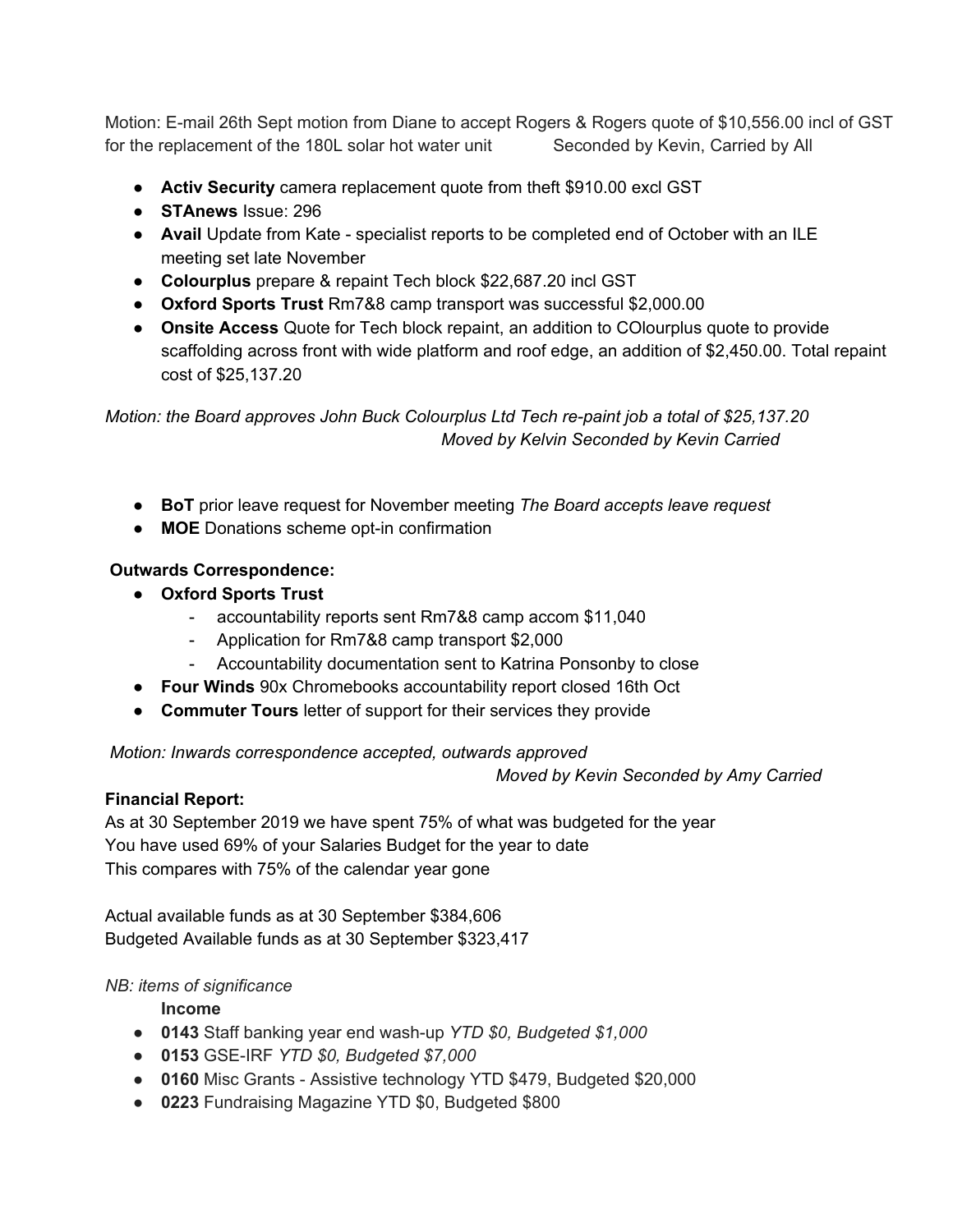- **● 0260** Ineligible Bus Pupils YTD \$487, Budget \$3,000
- **● 0295** Misc YTD \$52, Budgeted \$2,000
- **● 0331** KIS Netball offset fundraising code 0236

## **Expenditure**

- *●* **1165** *School Docs - moved and approves an overrun of \$1,617 for School Docs annual fee May meeting*
- **● 1481** Attendance assistant *admin budget oversight as not connected to personnel*
- **● 2807** Annual 10YPP Arcline project management charges for
	- \$1,550 courts/carpark upgrade
	- \$300 5YA amendment
- **● 2991** Cyclical Mtce Provision *Arcline's plan adjustments added*
- *●* **3045** *CoL - ins/out offset code 0163*
- **3419** Disc. Anc. SES Funded \$23,488 *offset with Spec Ed grants*
- *●* **3721** *Furniture grant - \$799 under asset threshold Rm2&4 furniture (offset to C510)*
- *●* **4901** *50th Reunion - bartender payment delay in receiving bank acc details for payment*

## **Financial Position**

- *● C510 Rm2&4 furniture*
- **● C515** ICT Capital Purchases
	- \$16,478.22 offset Pub Charity grant 45x chromebooks
	- \$ 4,467.01 offset Crombie Lockwood Insurance claim
	- \$ 1,665.95 offset 3320 MLF carry over funds
	- \$ 1,034.00 offset C520 BoT laptop

**\$23,745.18** Total offset with external income

\$12,112.29 exp on actual code requests approved within budget **\$14,367.71 Total unspent in code C515**

*Financial report accepted and accounts moved for payment, retrospective accounts moved & approved Moved by Kelvin, Seconded by Amy Carried*

# **Principal's Report**:

- **Donations scheme** Opting in information, Boards have until 14th November KIS motioned to opt-in to the Govt scheme 20th August meeting
- **Te Manawatahi Hub** meeting whanau @ KIS 14th November
- **Tech staffing** advert out for expressions of interest for 5th Tech programme teacher for 2020
- **WTE** facilitators met with lead teachers
- **ManaiaKalani** meeting with parents and facilitators with pilot classes
- **● Tech 2020** Pukemiro wanting to return to Tech
- **● Child Flight** Chris Jordan sadly passed away, the Board sends their condolences to the whanau his services will be a huge loss for the community